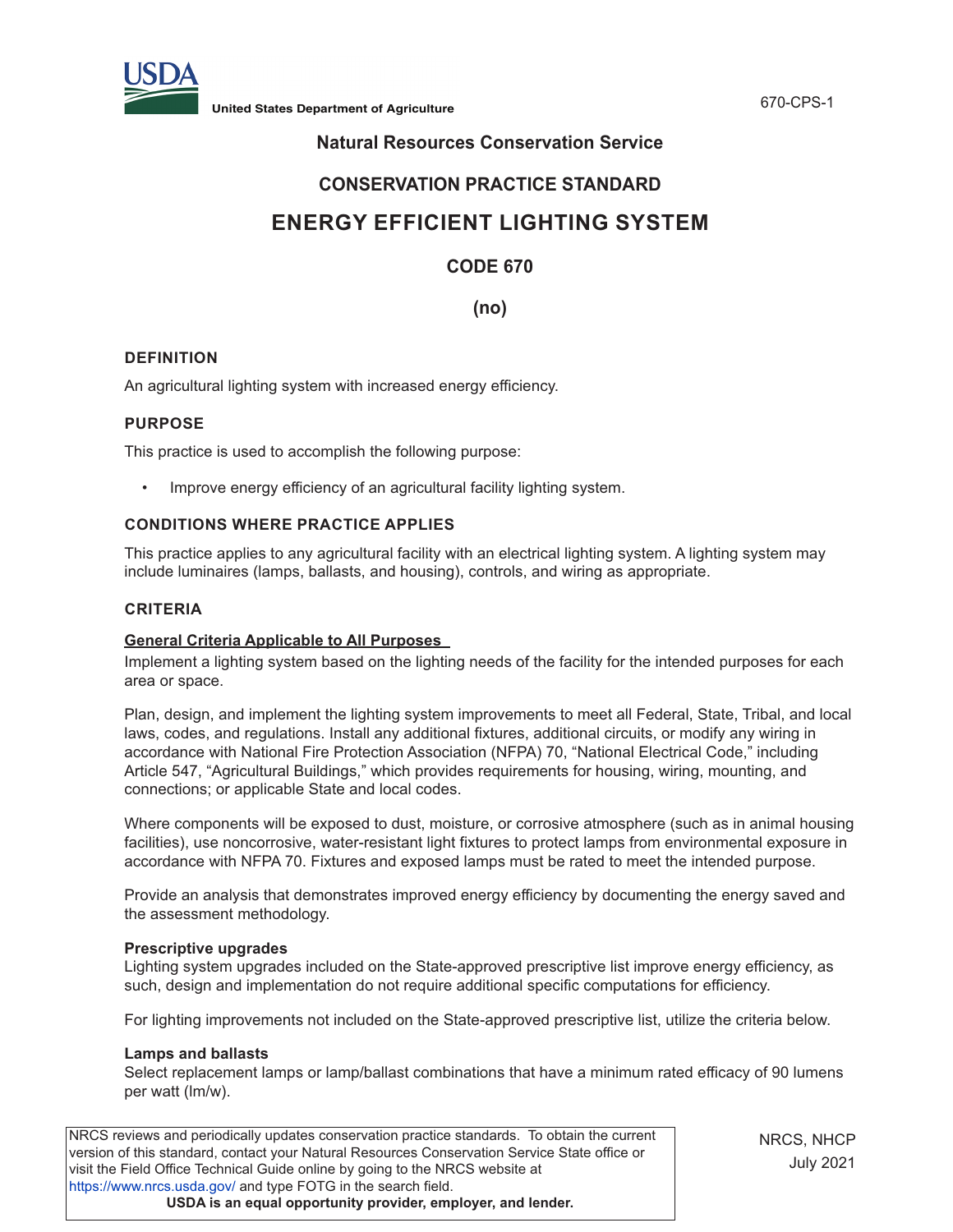Select lamps and ballasts that meet facility requirements for starting characteristics of the light, such as warmup period and startup temperature. Use manufacturer data to select fixtures for design. See table 1 for general guidance.

Ensure ballasts or other power conditioning devices are compatible with the wattage, number, and type of lamp they support.

Fluorescent and high-intensity discharge lamps contain mercury, a toxic substance. Store the lamps to prevent breakage and the release of mercury until disposal. Dispose of lamps and ballasts in accordance with environmental laws and regulations. Document disposal of lower efficiency lighting fixtures or lamps that contain mercury (table 1) when replaced.

#### **Controls**

Lighting controls include, but are not limited to, switches, dimmers, photosensors, occupancy sensors, and timers. Use control devices to reduce operating time or input power of a lighting system if intermittent use or natural lighting makes continuous electrical lighting unnecessary.

Controls used with incandescent lights usually will not function properly with light-emitting diodes (LEDs). Design and install sensors and controls to meet their intended purpose and to ensure compatibility with the luminaires used. When automatic controls are used, install an independent manual override.

#### **Lighting sources**

Table 1 provides typical characteristics of various light sources and their energy efficiency. Choose light sources that meet the needs of the facility and the requirements of this standard.

| Lamp Type                       | Efficacy<br>Range<br>(lm/w) | Useful Life<br>Range<br>$(1000s$ hrs) | Color             | <b>CRI</b><br>Range <sup>1</sup> | Color<br>Temperature<br>Range<br>(1000s K) | Lowest<br>Starting<br>Temp.<br>$(^{\circ}F)$ | Instant<br>On               | Contains<br>Mercury |
|---------------------------------|-----------------------------|---------------------------------------|-------------------|----------------------------------|--------------------------------------------|----------------------------------------------|-----------------------------|---------------------|
| T-8 High output<br>fluorescent  | 104                         | 18                                    | White             | 75                               | $3 - 5$                                    | $-20$                                        | Yes                         | <b>Yes</b>          |
| Light-emitting<br>diode (LED)   | 80-110                      | $25 - 130$                            | White             | $70 - 92$                        | $2.7 - 7$                                  | $-40$                                        | Yes                         | No.                 |
| $T-5(5/8")$<br>fluorescent      | 95                          | $20 - 30$                             | White             | 85                               | $3 - 6.5$                                  | $\mathbf 0$                                  | Yes                         | Yes                 |
| $T-8(1.0")$<br>fluorescent      | 83-93                       | $15 - 40$                             | White             | $60 - 86$                        | $3 - 6.5$                                  | $\Omega$                                     | Yes                         | <b>Yes</b>          |
| High-pressure<br>sodium         | 66-97                       | 24                                    | Yellow-<br>orange | $22 - 70$                        | $1.9 - 2.1$                                | $-40$                                        | <b>No</b>                   | Yes                 |
| $T-12(1.5")$<br>fluorescent     | $62 - 80$                   | $9 - 12$                              | White             | $52 - 90$                        | $3 - 5$                                    | 50                                           | Yes                         | Yes                 |
| T-12 High output<br>fluorescent | 70                          | $9 - 12$                              | White             | $52 - 90$                        | $3 - 5$                                    | $-20$                                        | Yes                         | Yes                 |
| Pulse-start metal<br>halide     | $60 - 74$                   | $15 - 32$                             | <b>Bluish</b>     | $62 - 75$                        | $3.2 - 4$                                  | $-40$                                        | <b>No</b>                   | Yes                 |
| Metal halide                    | $41 - 79$                   | $10 - 20$                             | <b>Bluish</b>     | $65 - 70$                        | $3 - 4.3$                                  | $-22$                                        | No                          | Yes                 |
| Compact<br>fluorescent          | $45 - 55$                   | $6 - 10$                              | White             | 82                               | 2.7                                        | $-20$                                        | <b>Brief</b><br>warm-<br>up | <b>Yes</b>          |
| Mercury vapor                   | $26 - 39$                   | 24                                    | White-<br>bluish  | $15 - 50$                        | $3.8 - 5.7$                                | $-22$                                        | <b>No</b>                   | Yes                 |
| Halogen                         | $12 - 21$                   | $1 - 6$                               | White             | 100                              | 3                                          | $-40$                                        | Yes                         | <b>No</b>           |

**Table 1. Typical Characteristics of Light Sources**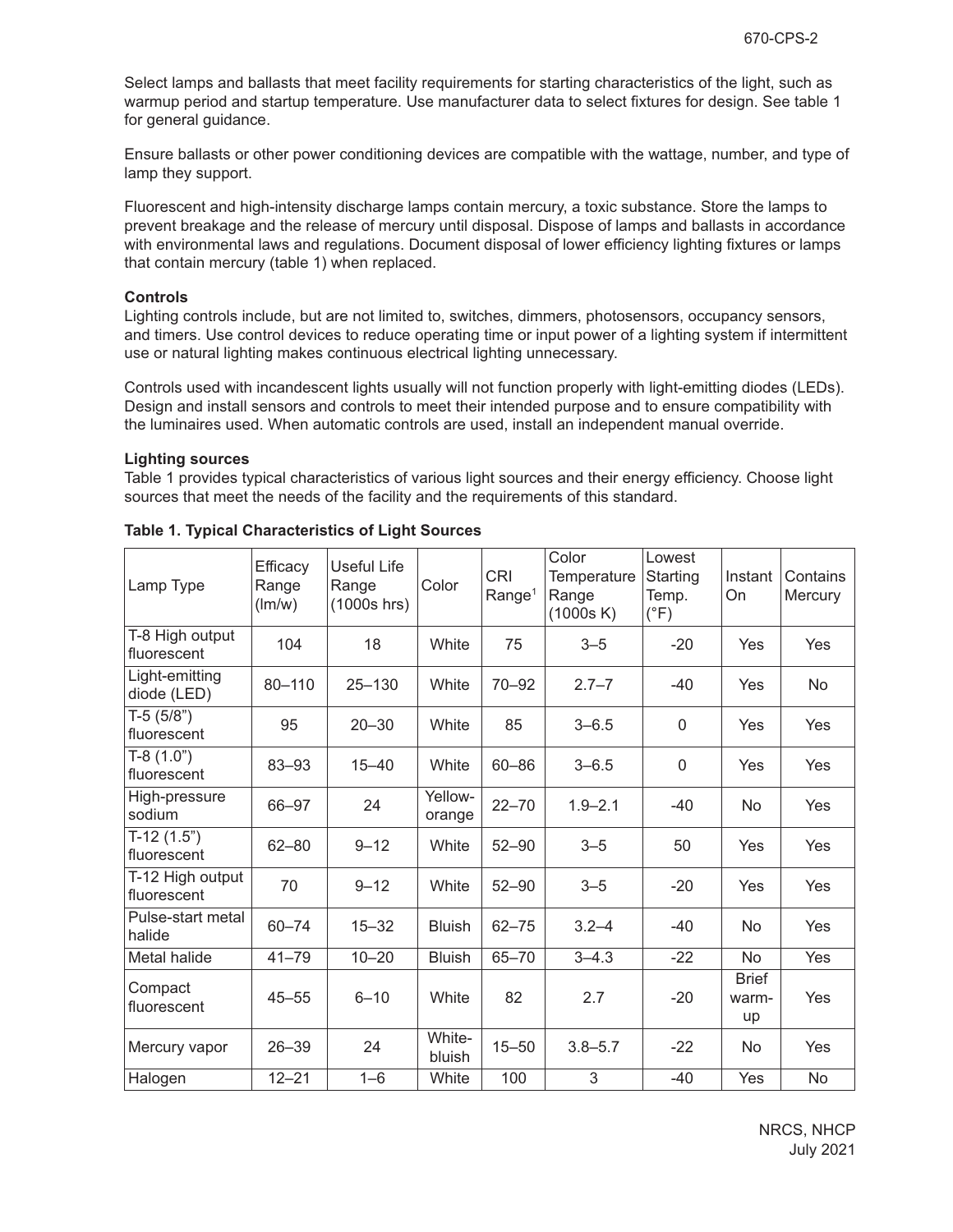| Lamp Type    | Efficacy<br>Range<br>(lm/w) | Useful Life<br>Range<br>$(1000s$ hrs) | Color | <b>CRI</b><br>Range <sup>1</sup> | Color<br>Temperature   Starting<br>Range<br>(1000s K) | Lowest<br>Temp.<br>$(^{\circ}F)$ | On  | ∏nstant ⊺Contains<br><b>Mercurv</b> |
|--------------|-----------------------------|---------------------------------------|-------|----------------------------------|-------------------------------------------------------|----------------------------------|-----|-------------------------------------|
| Incandescent | 7–20                        |                                       | White | 100                              | 2.8                                                   | -40                              | Yes | No                                  |

#### **Additional Criteria for Greenhouse and Nursery Plant Lighting**

Select replacement lamps or fixtures with a minimum photosynthetically active radiation (PAR) efficacy of 1.6 mircromoles per joule (μmol/J). Typical PAR efficacy data for various lamp fixtures are shown in table 2.

All lighting equipment must be Underwriters Laboratories (UL) labeled for damp/wet conditions.

|  | Table 2. Typical PAR Efficacy Data for Horticultural Lamp Fixtures |
|--|--------------------------------------------------------------------|
|--|--------------------------------------------------------------------|

| <b>Radiation Source</b>                                                   | PAR Efficacy (µmol/J) | PAR Efficacy (mol/kWh) |
|---------------------------------------------------------------------------|-----------------------|------------------------|
| Ceramic metal halide (315 W)                                              | 1.6                   | 5.8                    |
| $\sqrt{\text{High-pressure sodium}}$ (mogul base, $\big _{1.6}$<br>600 W) |                       | 5.8                    |
| High-pressure sodium (double<br>ended, 1000 W)                            | 1.7                   | 6.1                    |
| LED (150-650 W)                                                           | $1.5 - 3.0$           | $ 5.4 - 10.8 $         |

### **CONSIDERATIONS**

Consider using the American Society of Agricultural and Biological Engineers (ASABE) S612, "Performing On-farm Energy Audits," or equivalent, to prioritize energy conservation opportunities and estimate potential energy savings of improvements.

To reduce energy imported on a farm, consider developing and using onfarm solar, wind, or other renewable energy resources. Energy conservation and energy efficiency improvements should also consider greenhouse gas emission and ambient air pollutants.

Consider meeting the current version of ASABE Engineering Practice (EP) 344, "Lighting Systems for Agricultural Facilities," for minimum lighting recommendations for all lighted areas by providing light uniformity based on task classification and maximum spacing-to-mounting-height ratio (s/Hp) given in the tables of ASAE EP344. Manufacturer's uniformity data, if available, or commercial light modeling software can be used to ensure level and uniform distribution of light.

In some cases, lighting modifications may impact heating, cooling, or ventilation requirements of a building. These impacts are often minor, but they should be considered when planning for changing lamp types.

Protect switches and dimmers from environmental exposure by locating them away from damp or dusty environments, where feasible, or by using corrosion-resistant controls. Replace magnetic ballasts with electronic ballasts, where feasible, to improve energy efficiency.

The spectral quality (color) of a light source can impact the ability to distinguish colors in the lighted area and in some cases affect the mood of people and livestock. Consider installing lamps with a color rendering index (CRI) of 80 or greater in areas where inspections are occurring, such as milk room wash areas, egg inspection, milking parlor pit, etc.

Light quality, luminance, and photoperiod may be adjusted to enhance plant and animal production.

Utilizing daylight to supplement electrical light may reduce energy requirements of a lighting system and provide higher quality light.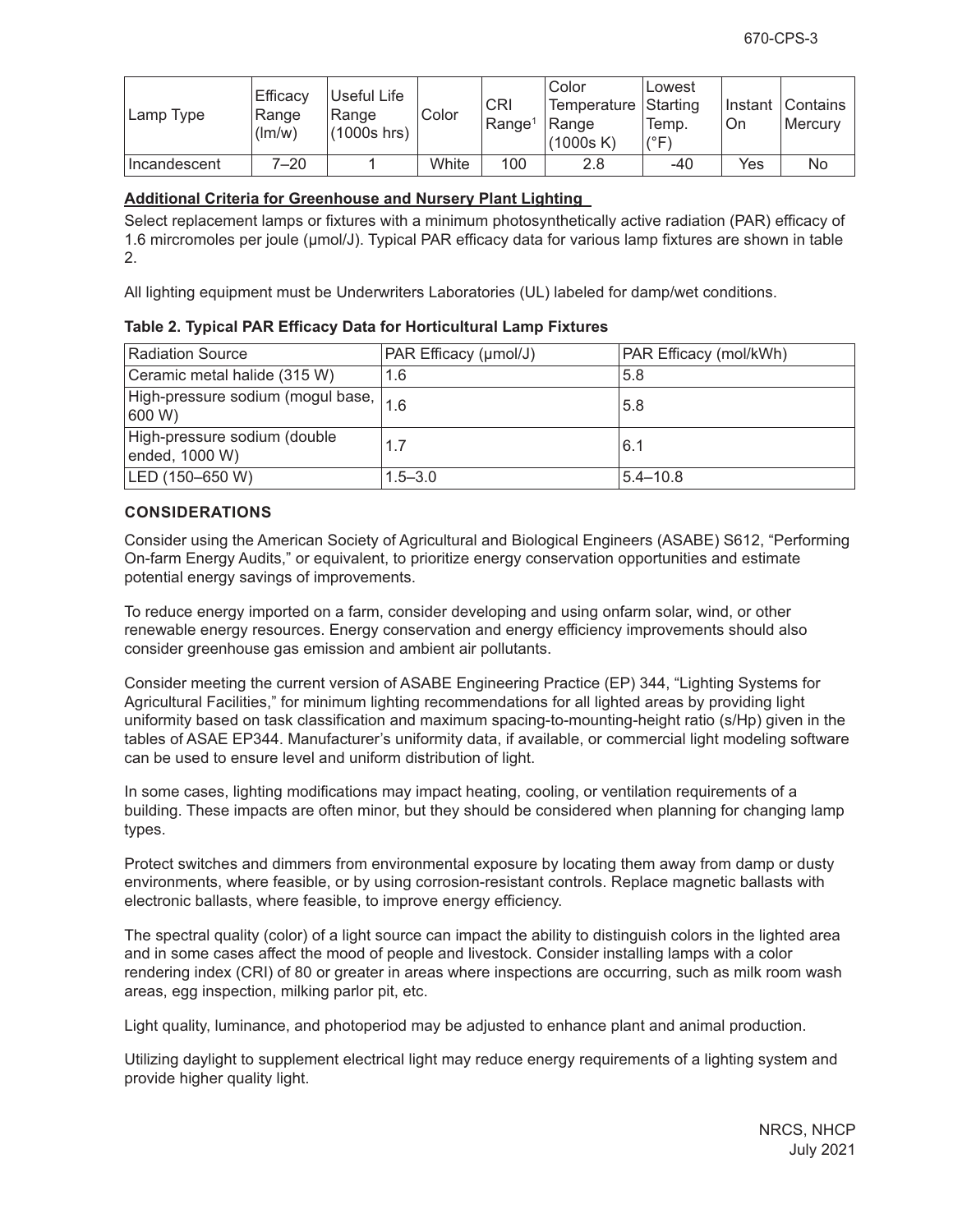For exterior lighting systems, the direction and intensity of the lights may affect the impact of light pollution on people and wildlife. Where possible, utilize directional lighting that will cause less light pollution and be less disruptive to plants and animals.

Some LED components can be recycled. Contact the local municipal solid waste agency for recycling guidance.

#### **Additional Considerations for Greenhouse and Nursery Plant Lighting**

Determine desired light intensity, light spectrum, and daily light integral and pattern uniformity for the crop to be grown based on the latest research data. Sources include Michigan State University, Cornell University, University of Arizona, and Rutgers University; and manufacturer's data with computergenerated design for number and layout of fixtures, mounting height, and uniformity of light pattern, or ASAE EP344.4.

The light intensity needed for crop production is usually measured across the PAR waveband (between 400 to 700 nanometers) and quantified using the units of micromoles per meter squared per second  $(\mu m o l/m<sup>2</sup>s)$ . Total light output produced by horticultural fixtures is measured as photosynthetic photon flux (PPF; between 400 and 700 nanometers) with the units of micromoles per second (μmol/s). Fixture efficacy (efficiency) is defined as the total light output per unit of electric power consumption and has the unit μmol/J. The desired target PAR level delivered by an electrical lighting system will depend on the crop and purpose of the lighting strategy. To establish appropriate lighting quantity and quality refer to American National Standards Institute (ANSI) ANSI/ASABE S640, "Quantities and Units of Electromagnetic Radiation for Plants (Photosynthetic Organisms)," S642, "Recommended Methods for Measurement and Testing of LED Products for Plant Growth and Development," and associated standards.

The daily light integral (DLI) is the accumulated PAR sum from sunlight plus any supplemental lighting received by the plants over the period of a day (24 hours). Its units are moles per meter squared per day  $(mol/m<sup>2</sup>d).$ 

Typical greenhouse supplemental lighting systems deliver between 60 and 200  $\mu$ mol/m<sup>2</sup>s at the top of the plant canopy. Measurements should be made in the plant growing area. Control should be with a quantum sensor/controller. The system should be able to provide the light level needed by the crop. For supplemental lighting in greenhouses, select fixtures that create the least amount of shade.

Photoperiodic lighting for daylength control (used to promote/delay flowering) should provide a minimum intensity of 2 μmol/m<sup>2</sup>s. Consider using an efficient photoperiod control system by attaching low-wattage photoperiod lamps to a movable irrigation boom.

Consider installing movable energy/shade curtains above the crop and along the greenhouse end/sidewalls to minimize light pollution outside the greenhouse and for improved energy retention.

In indoor sole-source facilities consider the impact of heat production by the fixtures and how this excess heat can be removed.

#### **Additional Considerations for Safety**

For any space where light levels are primarily for human occupancy (such as walking, climbing, or work areas) consider worker safety ensuring that the lighting system meets the minimum recommended light quality and light levels (illuminance) in foot candles (fc or  $\text{Im/ft}^2$ ) or lux (lx or  $\text{Im/mt}^2$ ) in accordance with ASABE EP344.4, tables 2, 5–7, and 10–11.

Also consider—

- Locating light sources to minimize shadows cast on the work area by workers and obstructions.
- Providing Illumination from more than one direction to minimize the density of shadows and to provide uniform illuminance.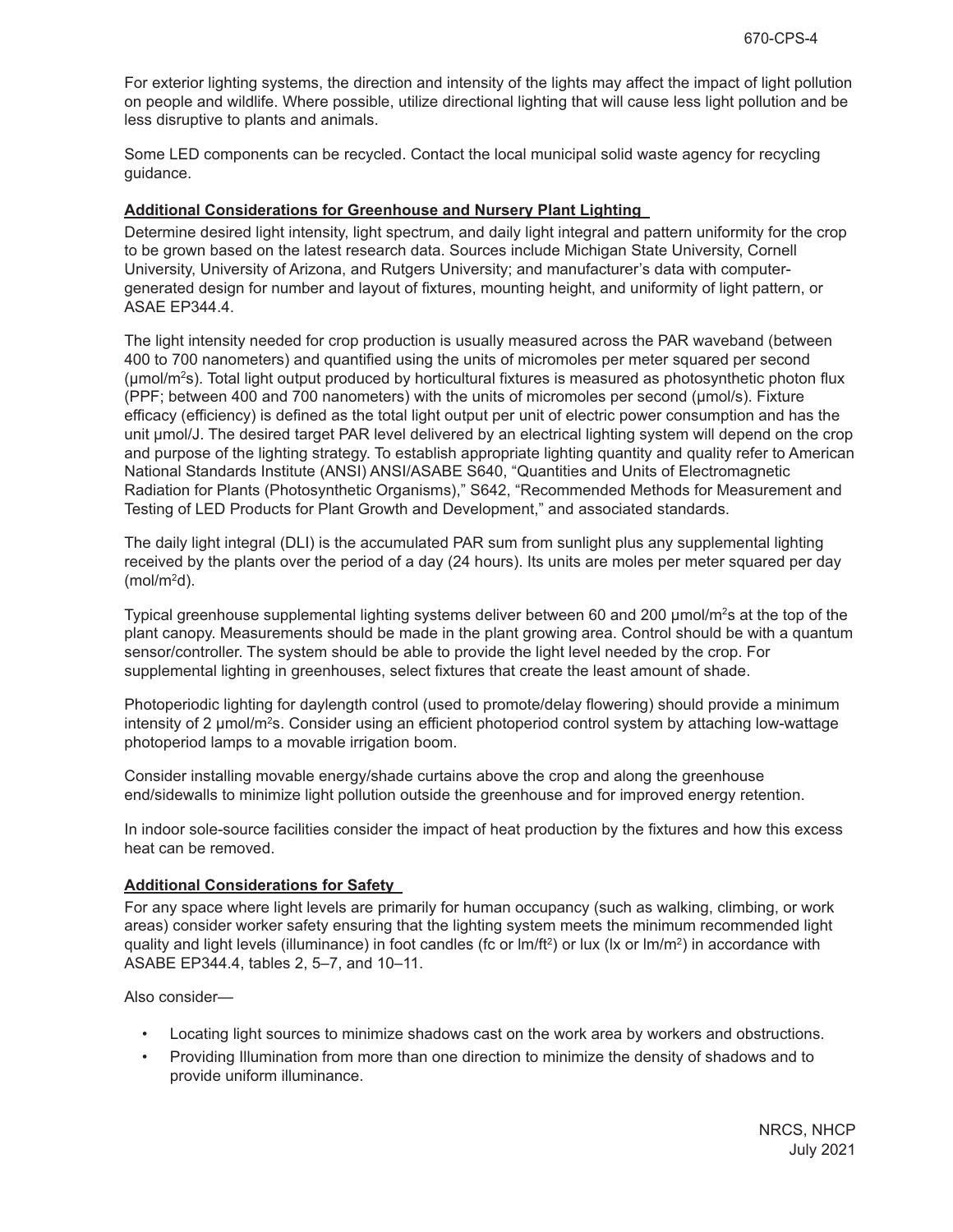- Reducing glare by selecting and installing fixtures with reflectors, refractors, and diffusing shields.
- Locating all light fixtures above the horizontal line of sight.

#### **Additional Considerations for Life Cycle Costs and Long-term Savings**

The life of an energy saving investment can significantly affect its rate of return and long-term profitability. The life of items such as a lamp with a filament will decrease with the number of on/off cycles, while an LED light's useful life is unaffected by the number of on/off cycles because it has no filament. Consider long-term cost savings and associated life cycle costs to increase long-term net income by evaluating items such as—

- Type of light and fixture used.
- Planned on/off cycles per day.
- Lumen (or PPF) depreciation over time.

#### **PLANS AND SPECIFICATIONS**

Prepare plans and specifications for the lighting system that describe the requirements for applying the practice to achieve the intended purpose. As a minimum, include as necessary—

- Number of lamps per fixture.
- Ballast or other power conditioning device type.
- Lamp type.
- Minimum lamp efficacy.
- Lamp wattage.
- Fixture or lamp rating (dustproof, water resistance, corrosion resistance, etc.).

Describe the specific number and arrangement of fixtures to be installed as designed, along with the power source and controls.

List disposal methods for lamps or fixtures with mercury to be replaced.

Include a plan view showing the location of all components of the lighting system including an electrical wiring diagram if necessary.

### **OPERATION AND MAINTENANCE**

Prepare an operation and maintenance (O&M) plan for the operator. The minimum requirements in the O&M plan are—

- Conduct periodic inspections of lamps, ballasts, fixtures, wiring, and controls.
- Replace burned out lamps promptly.
- Repair or replace other system components as appropriate to ensure the system functions properly.
- Clean lamps, fixtures, and room surfaces regularly to ensure a high-quality light environment is maintained.

#### **REFERENCES**

American National Standards Institute and American Society of Agricultural and Biological Engineers. 2009(R2021). ANSI/ASABE S612, Performing On-farm Energy Audits. ANSI, Washington, D.C. ASABE, Saint Joseph, MI.

American National Standards Institute and American Society of Agricultural and Biological Engineers. 2017. ANSI/ASABE S640, Quantities and Units of Electromagnetic Radiation for Plants (Photosynthetic Organisms) ANSI, Washington, D.C. ASABE, Saint Joseph, MI.